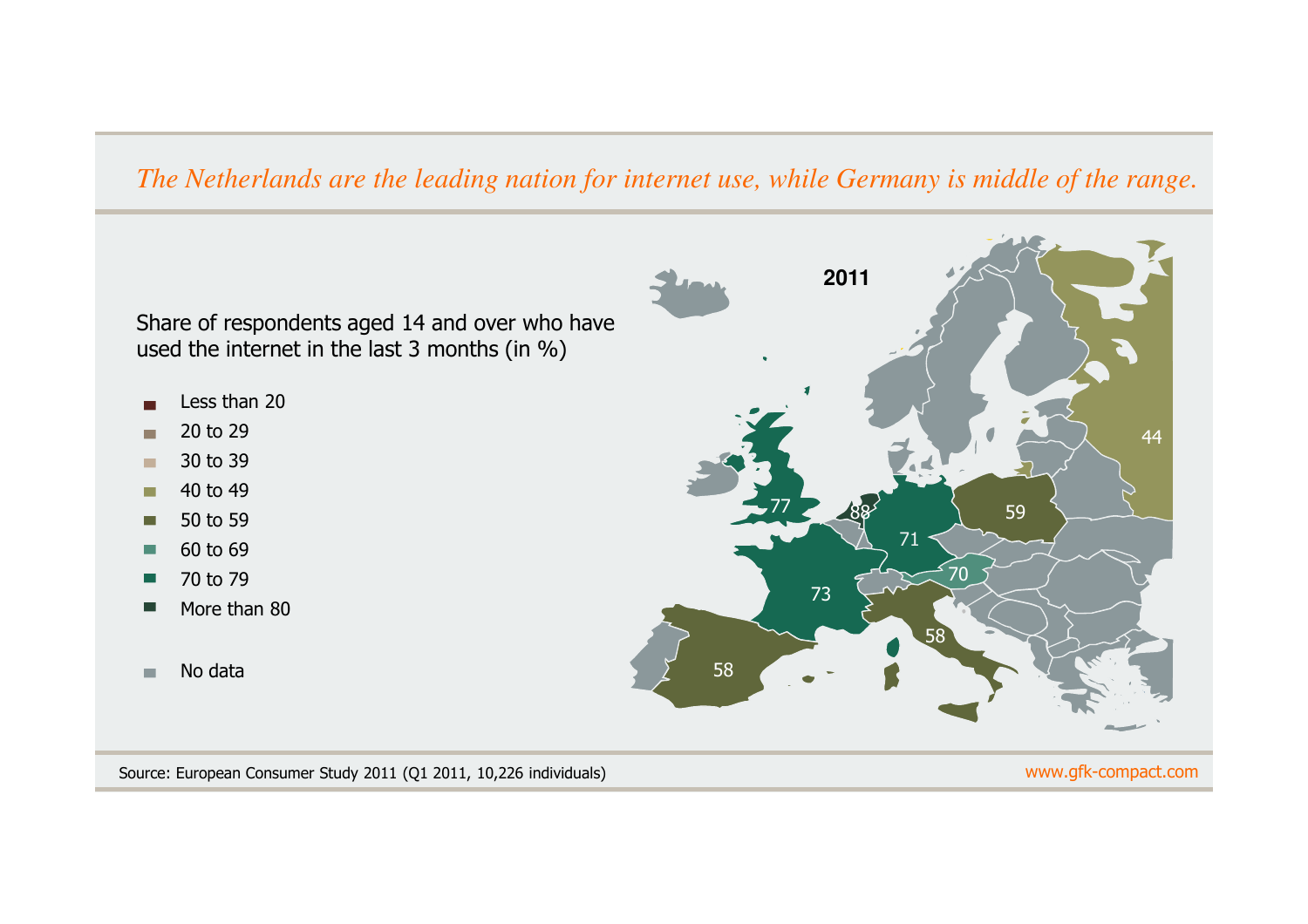### *Greatest increase in internet users recorded in Eastern Europe, in particular.*

Increase in internet users between 2009 and 2011 (in percentage points)

- Less than 2.5
- 2.5 to less than 5ш
- 6 to less than 7.5**The State**
- 7.5 to less than 10 $\blacksquare$
- 10 to less than 12.5Г
- 12.5 to less than 15 $\blacksquare$
- 15 to less than 20F.
- More than 20
- No data $\mathbf{u}$



Source: European Consumer Study 2009 and 2011 (Q1 2009 – 10,294 individuals, Q1 2011 – 10,226 individuals)

www.gfk-compact.com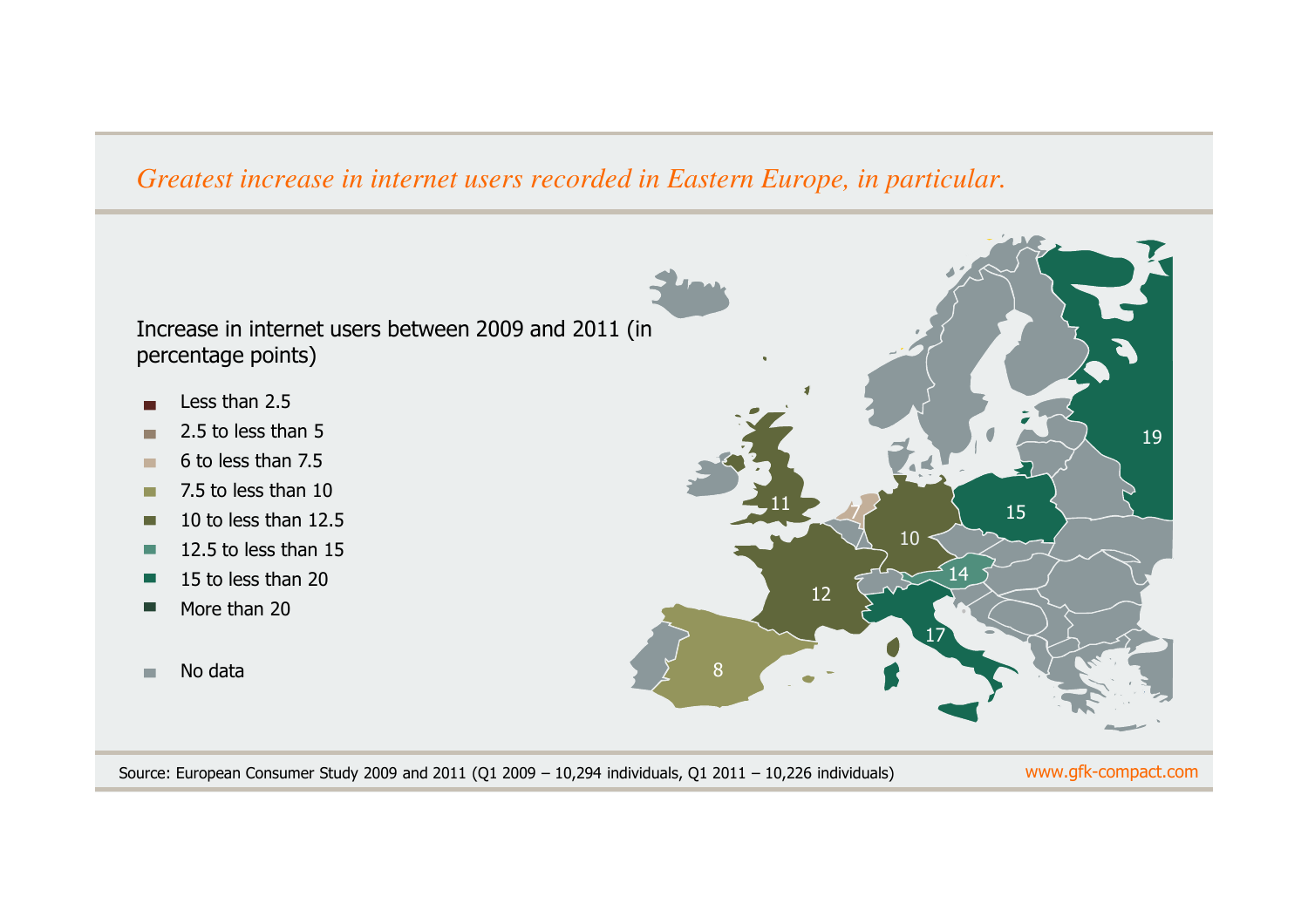# *The internet is used by almost all younger and upper class Europeans.*